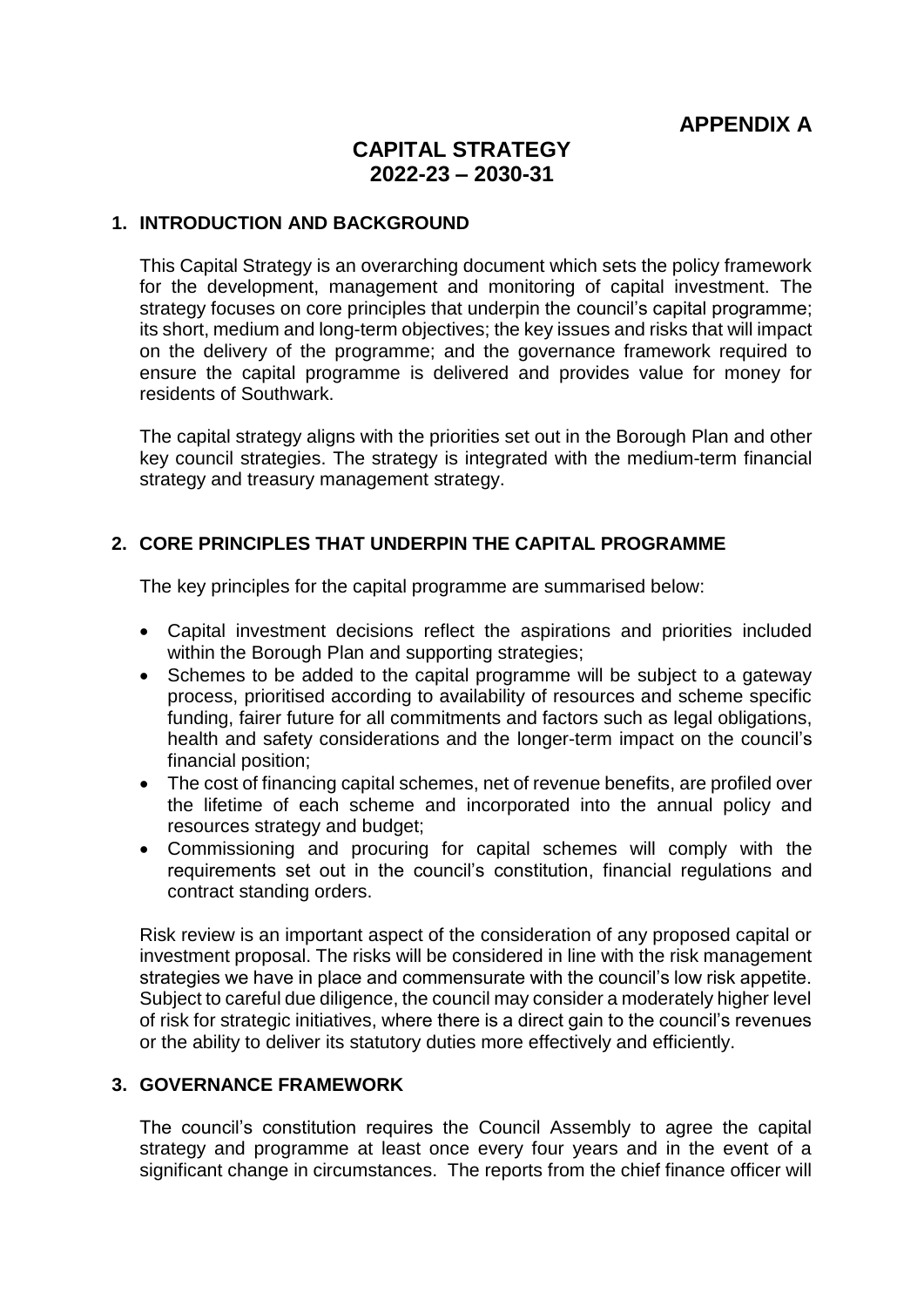consider the compliance of proposed schemes in the programme with the medium term financial strategy, the capital resources available to the council, the revenue implications of the proposed capital expenditure, and any other relevant information.

Democratic decision-making and scrutiny processes provide overall political direction and ensure accountability for investment in the capital programme. These processes include:

- Council Assembly approves the Borough Plan which sets out the strategic priorities for the council;
- Council Assembly is ultimately responsible for approving the Capital Strategy, Treasury Management Strategy and capital programme;
- Cabinet receives regular capital monitoring reports, approves variations to the programme and considers new bids for inclusion in the capital programme;
- Portfolio holders are assigned projects in line with their responsibilities;
- Scrutiny committees can call in Cabinet reports, receive and scrutinise reports;
- All projects progressing to the capital programme follow the constitution, and financial regulations;
- The capital programme and capital expenditure is subject to internal and external audit.

Approval to spend on individual capital schemes will only be given once procedural guidelines have been complied with and assessed to the satisfaction of the strategic director of finance and governance.

Senior officer teams exist within directorates to monitor the delivery of the directorate capital programme. Directorate management teams must consider and recommend all additions, variations to their directorate capital programme before being agreed by the strategic director of finance and governance and then by cabinet.

## **4. CAPITAL INVESTMENT PRIORITIES AND PLANS**

The capital programme for the council is a long-term ambition, with the lifetime of new and existing assets stretching far into the future. The obligation for maintaining and improving council dwellings and operational buildings is very long-term and as such will be considered accordingly in financial and asset management planning.

Capital investment plans are driven by the Borough Plan, the council's key strategic document that sets out the council's vision, ambitions, values and priorities. Council assembly agreed a refreshed 2018-2022 Council Plan in November 2020, and that it would be referred to as the Borough Plan. The refreshed plan includes the following key capital commitments:

- Increase the number of council homes in Southwark, with at least 1,000 more built or on site by 2022
- to retrofit council homes to make them greener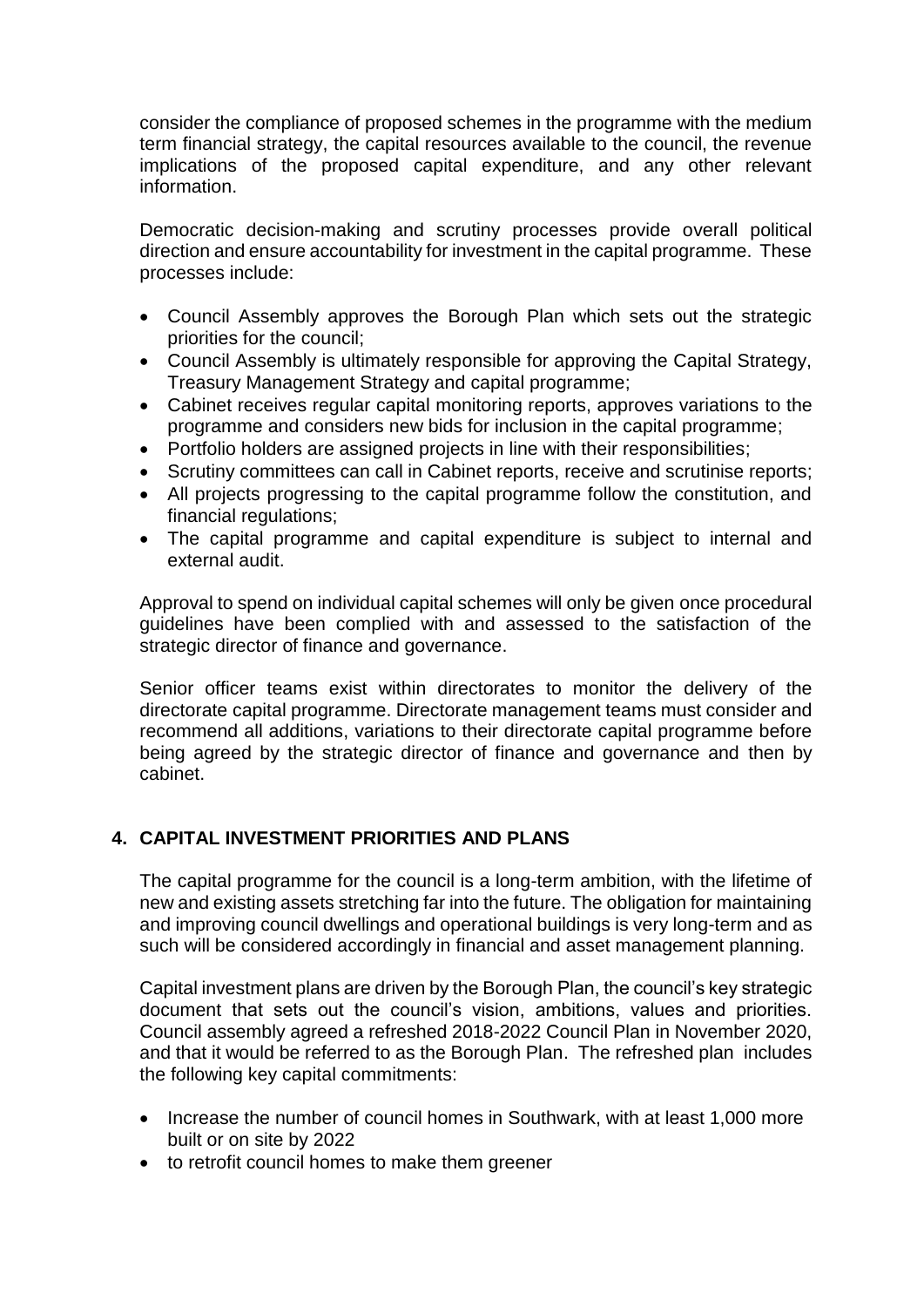- to Improve the reliability and energy efficiency of the heat networks that serve our council homes
- to deliver quality new homes for residents on the Aylesbury Estate
- Work with the community to agree major improvements to the Tustin Estate
- Refurbish and expand Maydew House, increasing the number of council homes and providing new council rented key worker homes
- Restore the Walworth Town Hall with a new publicly accessible and protected community space
- to deliver a new library and GP health centre on the Aylesbury estate
- to open a new, modern leisure centre at Canada Water by 2023
- $\bullet$  to plant 10,000 new trees by 2022
- to open a new library and heritage centre on the Walworth Road
- to open two nursing homes
- to build extra care housing

The council will continue to prioritise work to tackle the Climate Emergency and more detail about the council's action to reduce carbon and improve the environment is set out in the Climate Emergency strategy. The refreshed plan includes a commitment to making Southwark a Low Traffic Borough with more space for walking and cycling.

The application and planning for capital expenditure obligations and objectives can be considered over short, medium and long-term time horizons. Long-term forecasts are not easily predicted and the accuracy of all financial estimates will be limited. However, long-term forecasting is valuable in informing strategic plans taking account of the cumulative sustainability and affordability of existing and planned investment, which will need to be repaid over future periods. For major projects and investments, the funding and financial implications need to be planned well in advance. The council maintains an approved capital programme that covers a ten-year period. Prudential indicators for capital expenditure and financing are set out in Appendix E.

## **5. TREASURY MANAGEMENT**

Treasury Management is concerned with keeping sufficient but not excessive cash available to meet the council's spending needs, while managing the risks involved. Surplus cash is invested until required, while a shortage of resources will be met by prudential borrowing. The council is typically cash rich in the short-term as revenue income is received before it is spent, but cash poor in the long-term as capital expenditure is incurred before being financed. The revenue cash surpluses are offset against capital cash shortfalls to reduce overall borrowing.

Each year the council assembly agrees an annual treasury management strategy covering the management of council's debt and cash investments (Appendix B).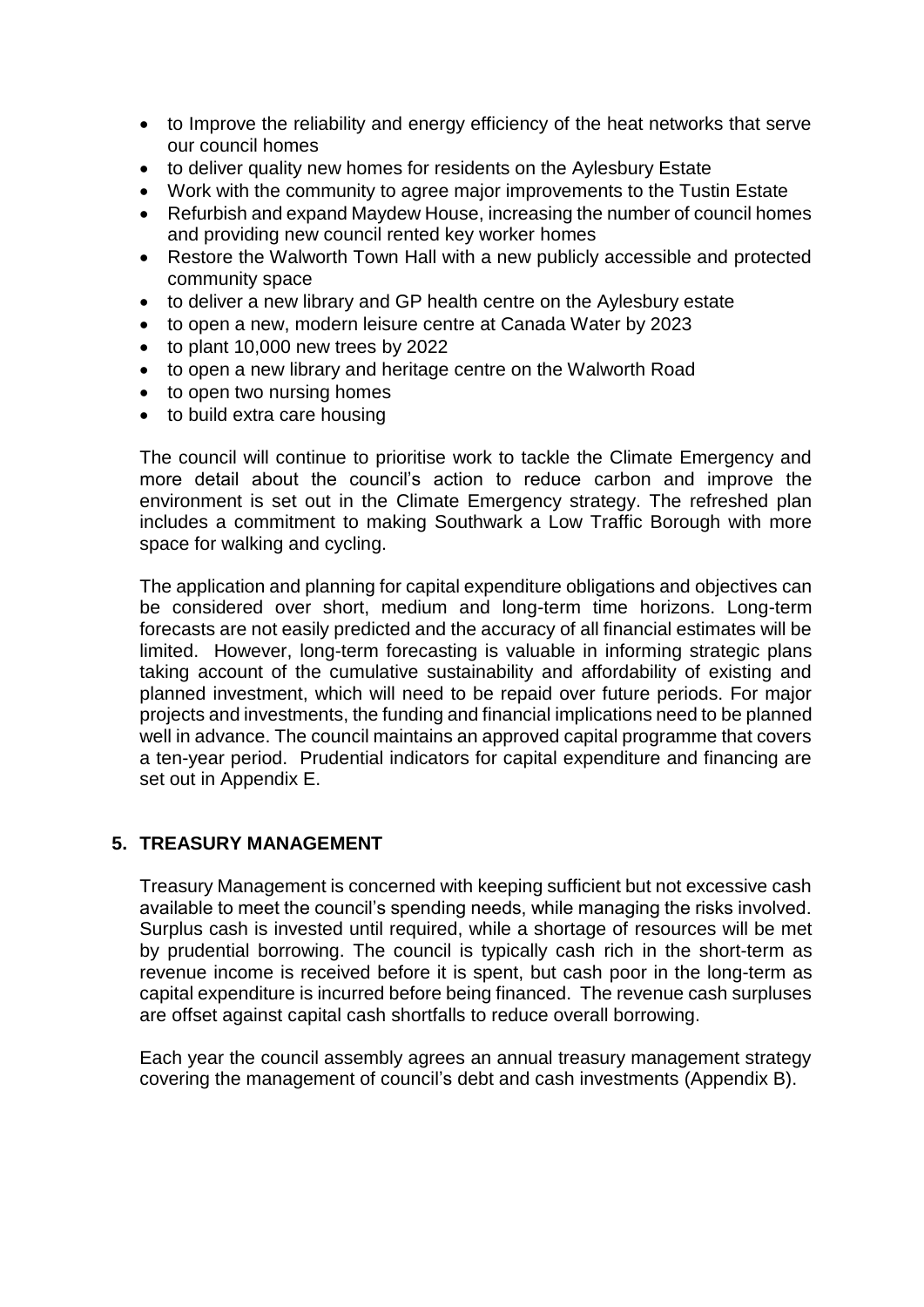#### **6. ASSET MANAGEMENT PLANNING**

Cabinet approved the new Asset Management Plan in January 2021. The Plan sets out the council's ambitions for existing stock and future investment decisionmaking. It was developed in consideration of the new Borough Plan and how the decisions that the council take around property can help to achieve these, prioritising climate change and recognising the hugely important role in providing and building stable communities.

The Councils future asset management decision-making will follow a clear and robust process, ensuring that decisions are aligned to corporate ambitions and are in the best interests of the Borough as a whole.

The new Asset Management Plan sets a policy framework for the efficient stewardship of the authority's property assets. It emphasises the strategic significance of a multi-billion pound property portfolio deployed in, and aligned to, the fulfillment of the Council's corporate priorities.

It is supplemented by a Commercial Property AMP, adopted in 2016, to provide additional detail in respect of this important part of the estate, which generates incomes that fund council services, whilst contributing to our borough's vibrancy and all levels of its economy.

The way in which the council uses scarce resources is a fundamental theme for the new Asset Management Plan. In the current financial climate AMP 2021 envisages only essential, affordable investment aligned to strategic priorities:

- Acquisitions of land for new buildings
- Acquisitions of new stock of dwellings
- Investment opportunities within the existing stock
- Investing in the future of Canada Water
- Securing sustainable, high quality employment opportunities;
- Securing economic and infrastructure investment
- Delivering a sustainable response to Climate Emergency and achieving Carbon Net Zero for Southwark by 2030

The council will continue to realise the value of any properties that have been declared surplus to requirements in a timely manner, having regard to prevailing market conditions.

## **7. COMMERCIAL ACTIVITY AND INVESTMENT PROPERTY**

Returns from property ownership can both be income driven (through the receipt of rent) and by way of appreciation of the underlying asset value (capital growth). The combination of these is considered in assessing the attractiveness of a property for acquisition. However, yield is rarely the sole or primary objective of property acquisitions.

Historically, property has provided strong investment returns in terms of capital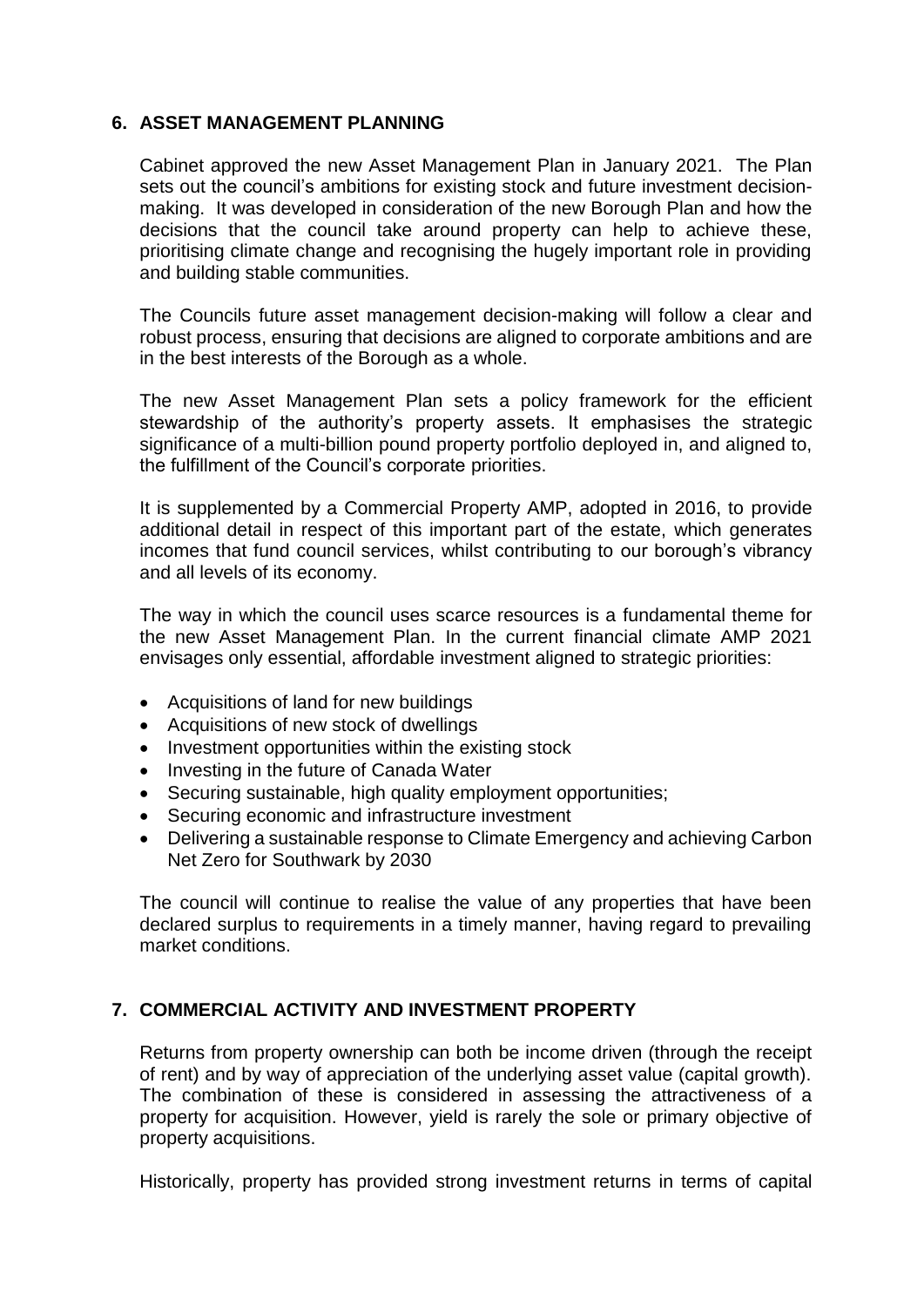growth and generation of stable income. However, property investment is not without risk as property values can fall as well as rise and changing economic conditions could cause tenants to leave with properties remaining vacant. The investment appraisal, external professional advice, local strategic knowledge (ensuring all investments are in Southwark) and risk assessment ensure that commercial investments remain proportionate to the size of the council and that the revenue impact can be managed, should expected yields not arise.

The strategy makes it clear that the council will continue to invest prudently to take advantage of opportunities as they present themselves, supported by our robust governance process.

The council is mindful that PWLB loans are not available to local authorities planning to buy investment assets primarily for yield.

## **8. LOANS AND OTHER LIABILITIES**

The council has discretion to make loans for a number of reasons, primarily for economic development. These loans are treated as capital expenditure.

By advancing loans to other bodies, the council is exposing itself to the risk that the borrower defaults on repayments. The council must therefore ensure that these loans are prudent and that the risk implications have been fully considered, and that the cumulative exposure of the council is proportionate and prudent.

The council will ensure that a full due diligence exercise is undertaken and adequate security is in place. The business case will balance the benefits and risks. All loans are agreed by Cabinet and will be subject to close, regular monitoring.

In addition to debt liabilities set out in the treasury management strategy, the council is committed to making future payments to cover any pension deficit. The pension fund is subject to a triennial valuation and the revenue implications are built into the Medium Term Financial Strategy.

#### **9. REVENUE BUDGET IMPLICATIONS**

Although capital expenditure is not charged directly to the revenue budget, interest payable on loans and Minimum Revenue Provision (or debt repayment in HRA) are charged to revenue, offset by any investment income receivable. The net annual charge is known as financing costs; this is compared to the net revenue stream, i.e. the amount funded from council tax, business rates and general government grants (see Prudential Indicators).

Due to the very long-term nature of capital expenditure and financing, the revenue budget implications of expenditure incurred in the next few years will extend up to 50 years into the future. Capital investment decision-making is not only about ensuring that the initial allocation of capital funds meets corporate and service